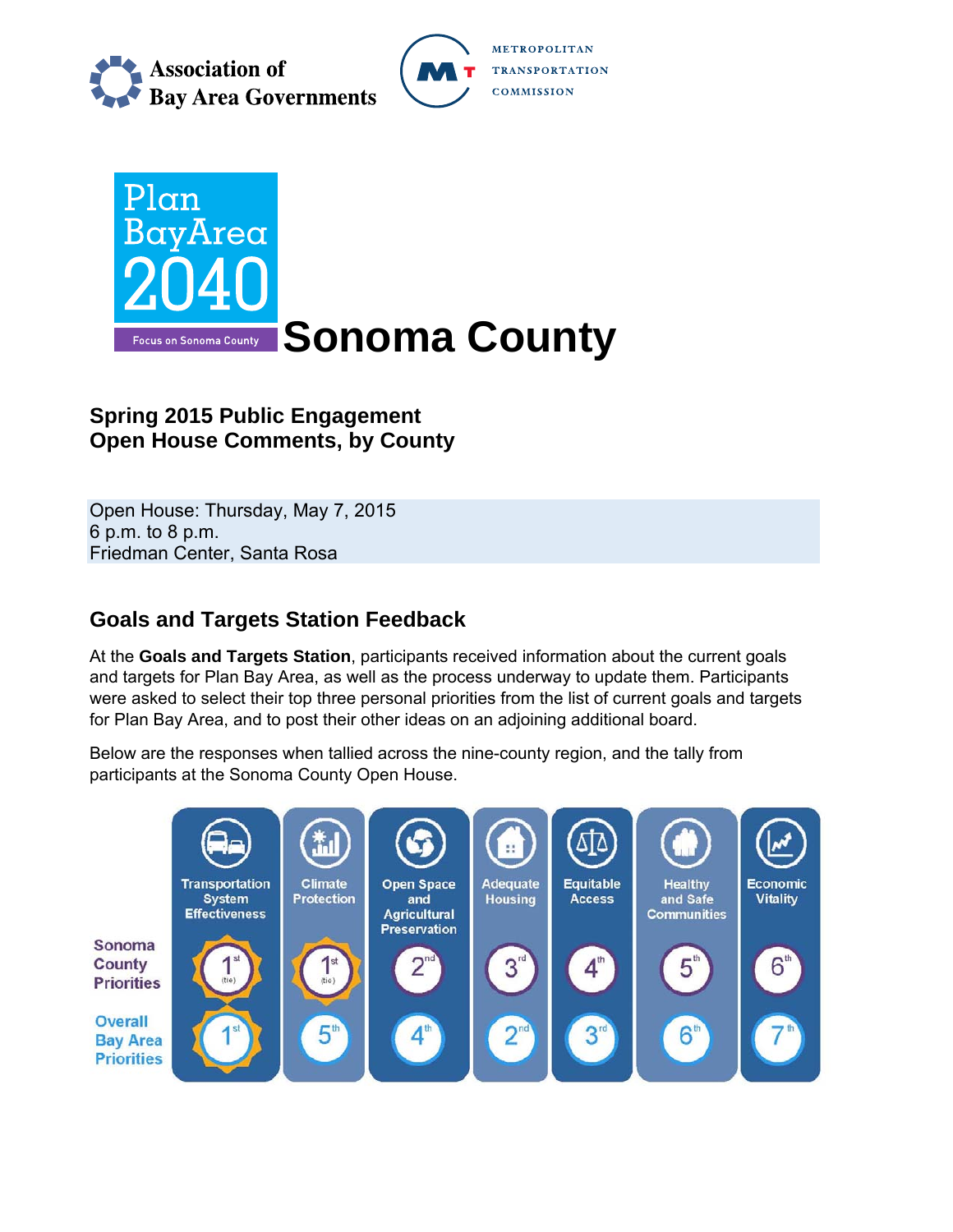Question**: Is anything missing from these goals?** *Below are responses from the Sonoma County Open House.*

The goals as stated here are too aggressive ad not achievable. They need to be more realistic.

Free Transit. Step 1: Free student bus passes. Step 2: Seniors and Veterans and Disabled people. Step 3: Everyone.

Missing: 1) What kind of jobs that growth will generate. 2) Goals & Performance Targets for creating living-wage and middle-wage jobs.

Missing: 3) Should strengthen protections that stop lower- and middle-income families from being driven out of the Bay Area.

Let free enterprise work. Minimize government. Historically, free enterprise has done the best for the most.

Open space preservation should include urban open space -- especially if we are going to promote higher density housing! Preserve views and wildlife corridors

Yes to the comment above regarding [preserving] urban open space, views, wildlife corridors. Also watershed protection and restoration, ground water recharge, wildlife habitat.

What is the plan for 1) Fire, 2) Police, 3) School, 4) Water for these high-density housing complexes?

Our Constitution! Property Rights!

Emphasis on Active Transportation. Would like to see goal specific to this.

# Question**: What are the biggest challenges facing your community? The Bay Area?**

*Below are responses from the Sonoma County Open House.*

Regional governments

More emphasis on safe routes for bicycles, including dedicated paths and lanes.

Too many cars. Promote bicycles, walking, rideshare.

Local water. Protect watershed and open space.

Housing that is appealing and affordable within urban growth boundaries.

Is there too much bureaucracy in this process?

Affordable housing.

Affordable local transit service.

Healthy and safe communities.

I would like to see more transit availability.

Climate change.

Water.

Senior and disabled transportation.

Affordable housing, especially for seniors.

Safe streets for bicyclists.

Safe streets for school kids.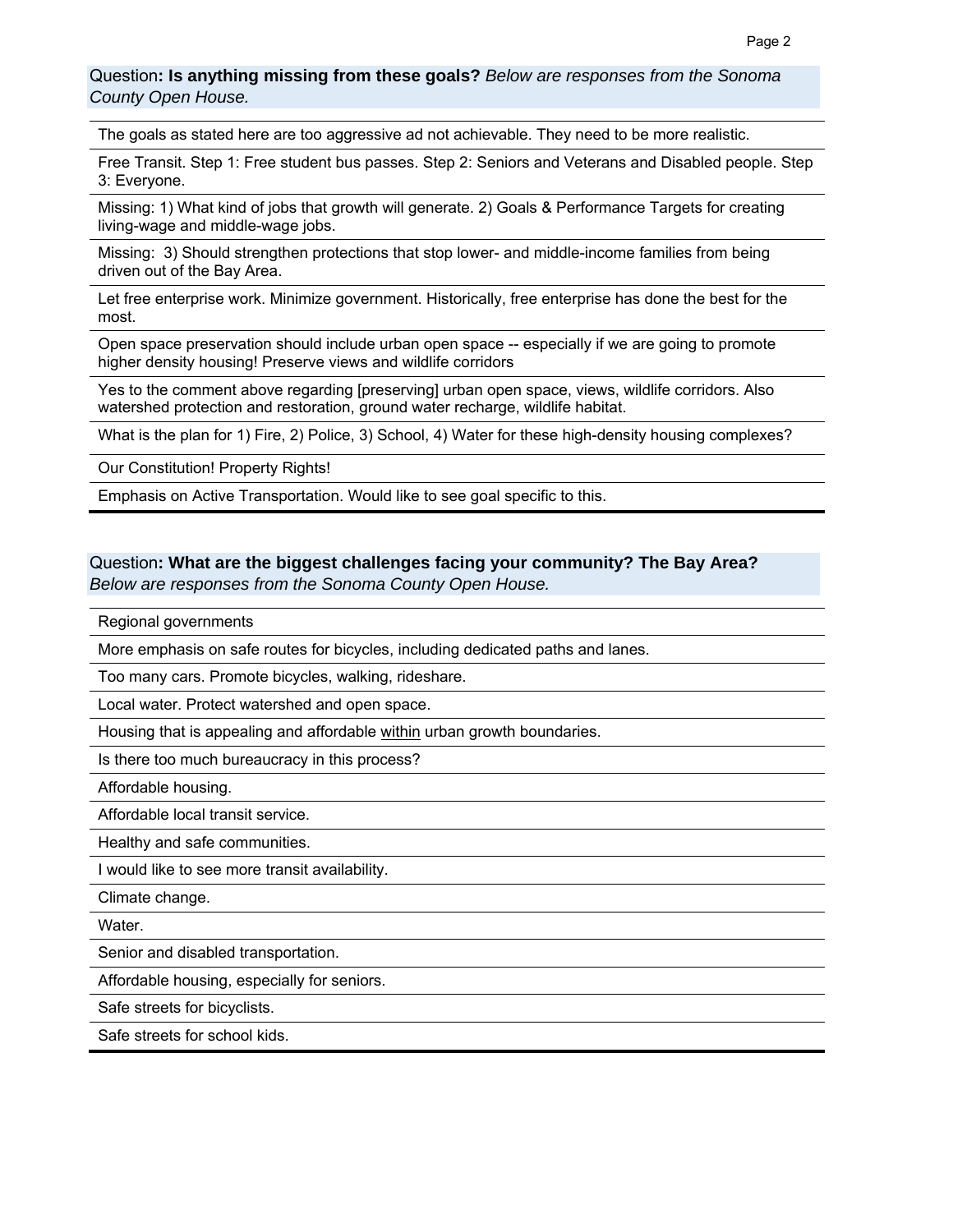Question**: What are your ideas for solving these challenges?** *Below are responses from the Sonoma County Open House.* 

Abolish joint powers agreements and authorities.

Collaborating. Resource sharing.

Keep up the good work. Wise planning is essential.

Promote active transportation.

Develop "villages" to accommodate services, housing, etc. in a space where walking, bicycling is convenient.

### **Transportation Station Feedback**

How should we support the mobility needs of Bay Area residents now and over the next quartercentury? The Transportation Station included displays about currently planned local and regional transportation projects (highways, public transit, bicycle/pedestrian, local road improvements, etc.). On an accompanying board, participants were asked to post ideas for new projects, then to share their biggest transportation challenges and offer solutions for improving their trips.

Question**: What projects are missing? What would make it easier for you to get where you need to go?** *Below are responses from the Sonoma County Open House.*

SMART Train, plus links to it!

Santa Rosa: Railroad Square development/housing

Need transit that serves the county -- we are a lot of territory with very few transit options

Encourage "transit-oriented services" to do business near bus terminals and major stops by "streamlining" permitting, etc.

Shuttles from the SMART stations to job sites

Affordable housing near SMART stations

Fareless transit!

SMART Train!

Need more affordable housing near transportation depots

Better transit in Sonoma County

Subsidized/free bus passes

Need active transportation on SE Greenways and trails throughout county

Cotati to Sebastopol bike trail

Bike to rails

Last mile investments

More emphasis on "active transportation," i.e., bike, pedestrian. More routes separate from vehicle traffic

More emphasis on bicycle paths away from vehicle traffic

More emphasis on pedestrian paths away from vehicle traffic

Need amenities at bus terminals (and major stops) to include bike racks, portapotties (or directions to nearby facilities), Wi-Fi available, and vending machines (at least with water, snacks, bike parts, etc.)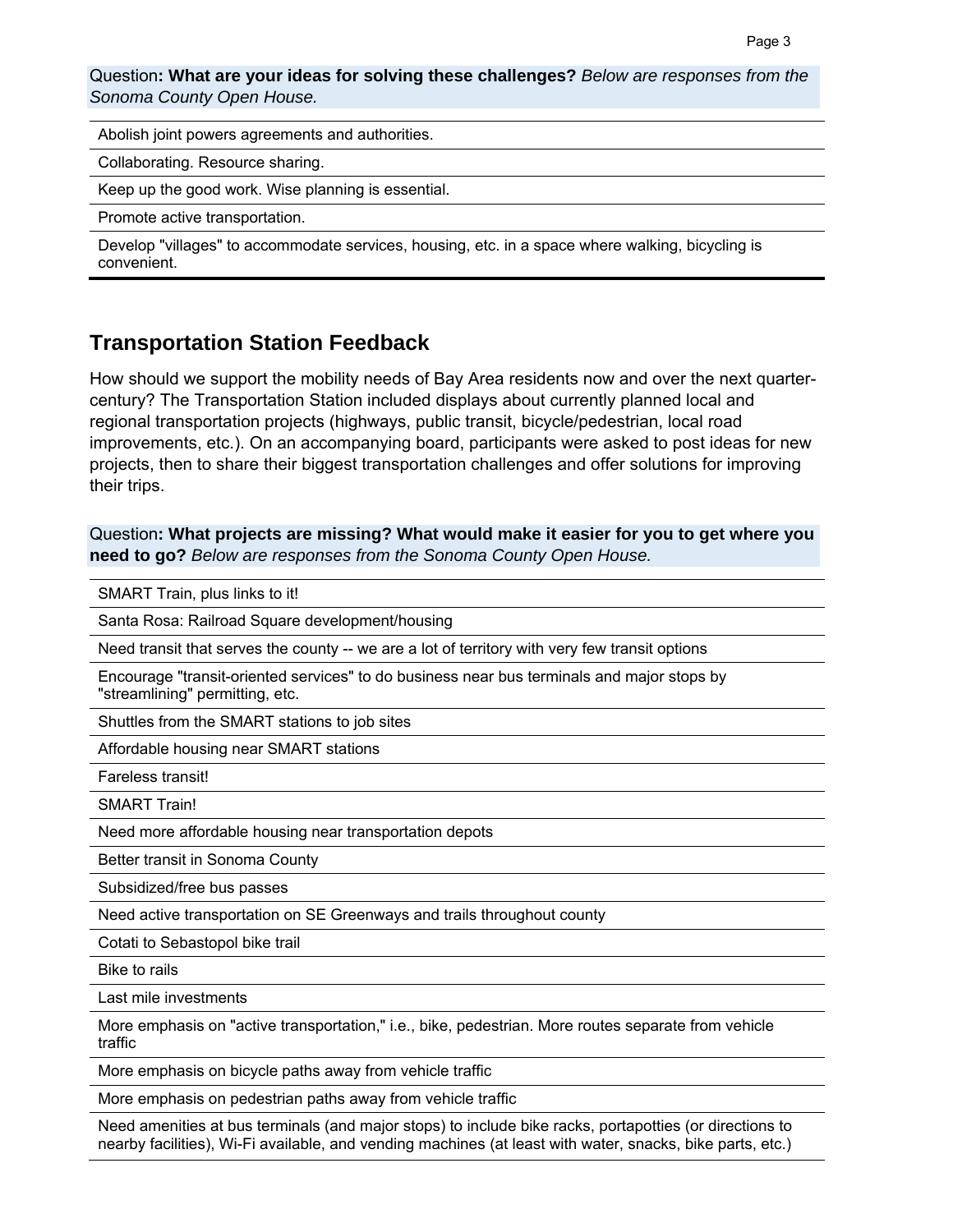Buses don't run after 7 p.m. Unavailable to shoppers, students, jobs -- to get home.

#### Question**: What are the biggest transportation challenges in your town? In the Bay Area? What would make it better?** *Below are responses from the Sonoma County Open House.*

MTC and ABAG should specifically identify how they can cause free youth and student bus passes

Dedicate (Class 1?) bike paths on major pathways through the city of Santa Rosa

Widening of the Petaluma Narrows

More Class 1 bike trails needed. S.E. Greenway in Santa Rosa is huge opportunity

101 overcrossing needed:  $SRJC \rightarrow Coddingtown$ 

Buses from Cotati stop at Santa Rosa bus station (only); need to go straight to SRJC again! Later buses back the other way!

Affordability -- free student bus passes !!!

101 Traffic; extremely long construction projects.

No BART! Get people to the SMART train; stations without cars.

Buses don't run late enough. Buses don't come often enough.

Transit -- implement the Campos Amendment from PBA to make public transit accessible and affordable.

Lack of transit availability at certain times

Bathrooms at Transit Mall are locked at 7 p.m. GG Transit runs later. No guard or no one to unlock toilets and no businesses close by.

Bus transportation takes overly long to get anywhere and stops too early.

We need Bus Rapid Transit in the North Bay -- connecting city centers with job cluster areas running at frequent times.

Transit Mall is unattended after 7 p.m. It is isolated and frightening to some riders.

Free parking -- it makes bus fare seem expensive.

## **Looking Ahead Station Feedback**

To plan for how best to invest in transportation and housing in the future, local agencies, regional agencies, private businesses and community organizations need information on what to expect: Who will live in the Bay area and where? Where will they work? What kinds of jobs and incomes will be available?

At the Looking Ahead Station, participants received information on how ABAG develops population and economy forecasts, as well as how past projections compared to actual numbers. Participants were asked to share their feedback on two key questions:

Question**: What possibilities most excite you (about the future of your community)?**  *Below are responses from the Sonoma County Open House.*

Wages that pay for good places to live

City centered growth

Development focused in future around transportation depots/\_\_\_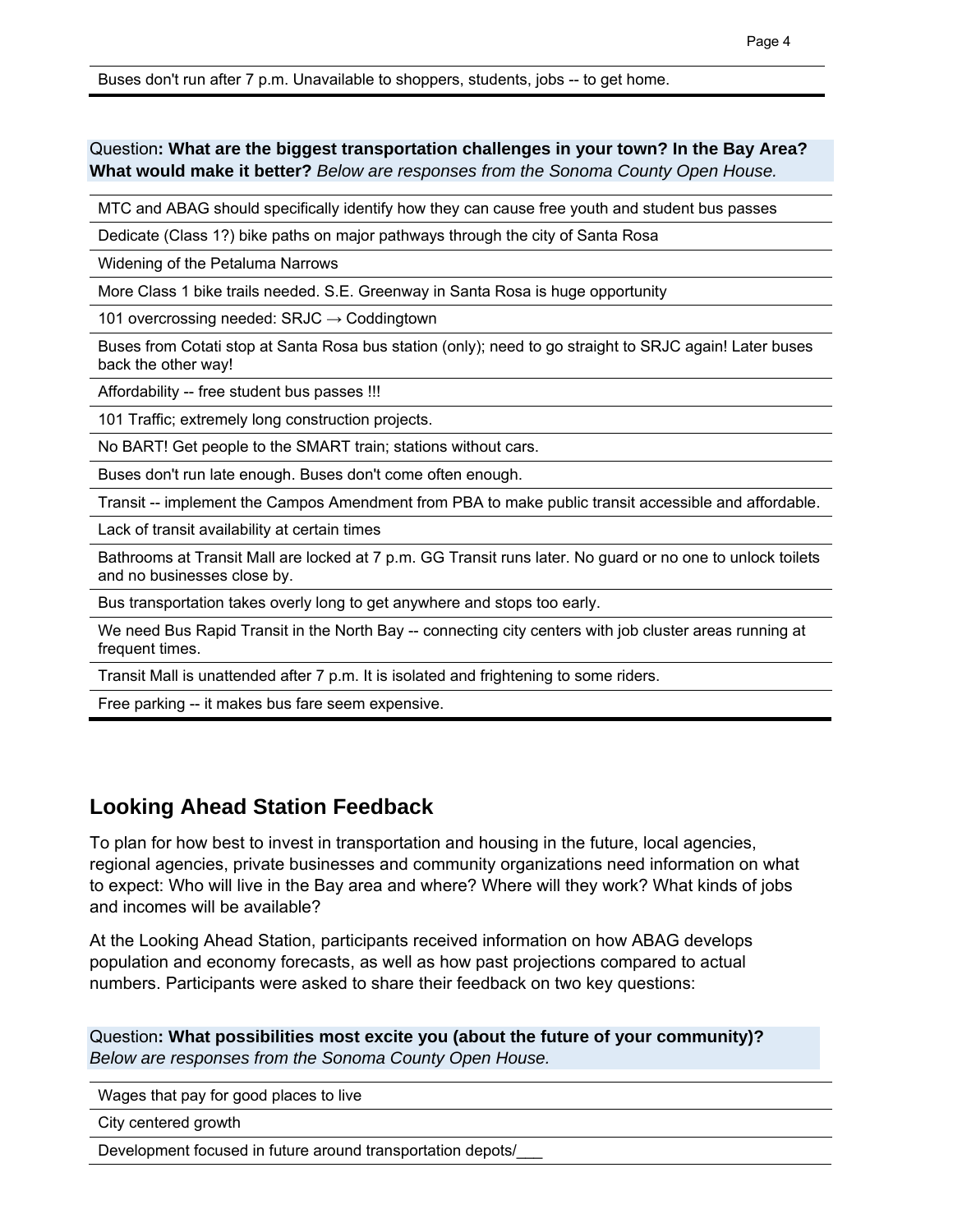SMART train for the North Bay

Remapping the Santa Rosa CityBus system

Walkable places near the SMART stations

SMART -- but only if it goes to Larkspur

A strengthened transportation network around the SMART train

The Southeast Greenway Campaign

Great open space program.

Great bicycle opportunities.

The SMART Train.

SMART

Excited about: SMART Rail in SR

Excited about: Reimagining Santa Rosa CityBus

Excited about: Later specific peak service

Excited about: Housing along transit corridors

Excited about: Evolving good transit relate union jobs (EEJ)

The SE Greenway and a network of bike & ped trails linking our county together!

SMART Trail!

#### Question**: What concerns you about the future of your community?** *Below are responses from the Sonoma County Open House.*

Concerns: Has the "6 Wins" coalition three points been integrated into Plan 2040 since comments in 2013? ▪ \$220 Billion into operations. ▪ RHNA into PDAs ▪ EEJ into OBAG.

Reducing noise (loud motorcycles)

Concerns: The connection between transit funds and RHNA. City concerned about how RHNA is linked to funding for intercounty transit and coordination!

I worry that a small, vocal group of bullies -- Agenda 21 opponents -- can halt smart growth like MAD has in Larkspur

Transit in Sonoma County is awful.

Affordable housing

JOBS! What kind of jobs? PBA 2.0 should include goals and performance targets for creating living and middle wage jobs

Affordable housing especially for the younger population

Affordable housing for all!

Maintain urban growth boundaries

Loss of habitat/open space

Open space preservation

C02 -- global warming

Conversion of ag land to other uses

Affordable housing

Income inequality

Land use